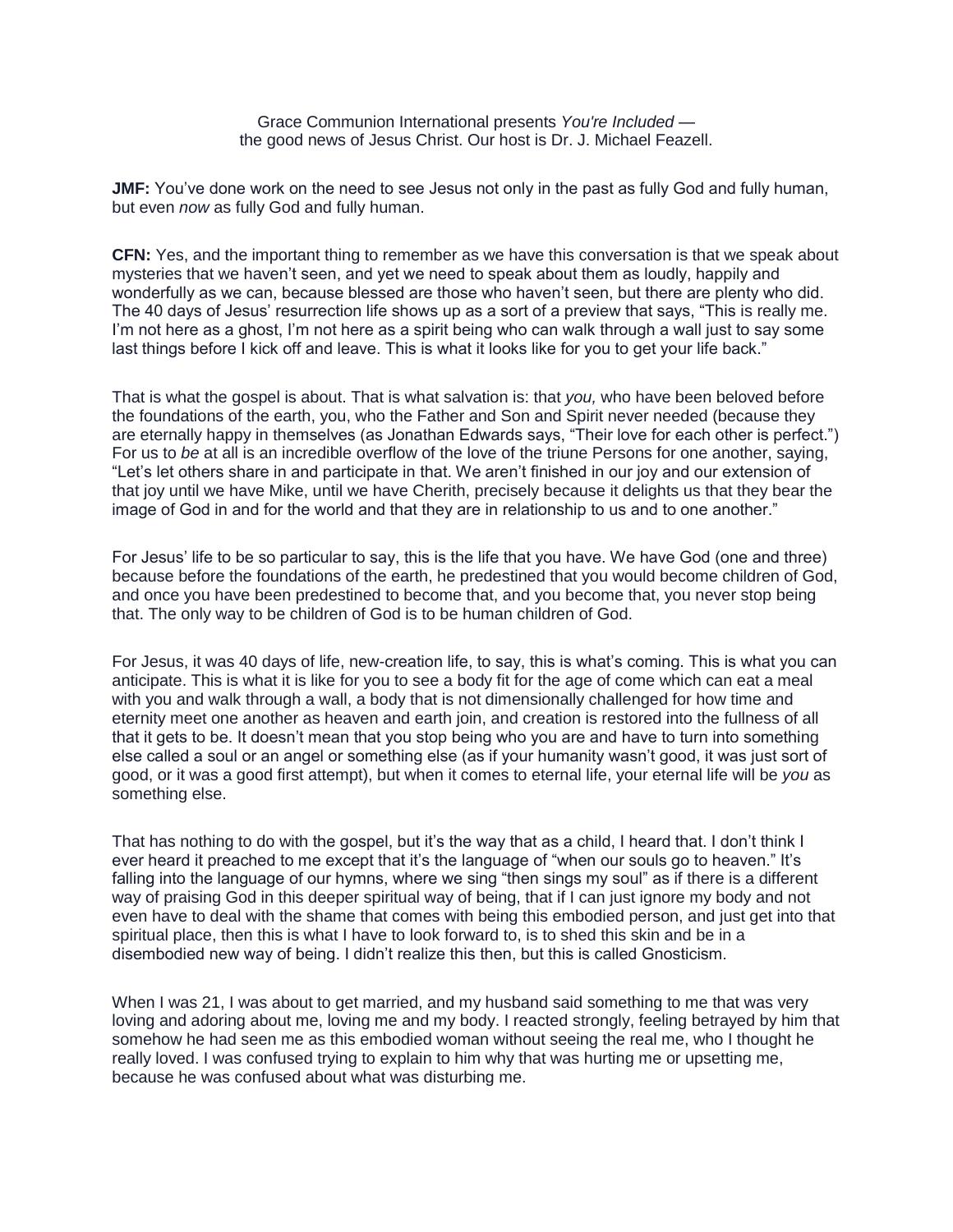I called my dad. I said, "Dad, I'm caught. I can't get Robert to understand why this feels awful, that he focused on my femaleness and not the real me." My dad listened to me very kindly and finally quietly said, "Cherith, when did you become a Gnostic?" I had to stop and think about what a Gnostic is. Oh, that's somebody who believes that the material world or anything that's created, or has physicality to it, or a being to it, is bad, and that only the soul is good and only the spiritual realm is good.

So I stopped and said, "Am I a Gnostic?" He says, "Well, honey, based on what you just said to me, I think you need to get saved! You seem to think that Jesus saved your soul or something. He's the incarnate one who celebrates your whole person, and you can't be you without being you, Cherith, in your female body. Who do you think it is that he loves? Just your soul?" I was taken aback. I knew that mentally I should be able to say what he said to me, but deep in my heart, I did not know that.

So I started, in these last years, looking at what I was not seeing over and over in the New Testament text, that let me keep splitting out Jesus' divinity from his humanity, kept splitting out my soul from my embodied life. One day I came across the conversation that Jesus gets pulled into between the Pharisees and the Sadducees. They're all good Jews and they're all well-trained, but the Sadducees are trained more in Greek thought and they have no time for or belief in the resurrection of the body, because who would ever resurrect a body? It's no good!

The Pharisees are still holding to the Old Testament promises through Jeremiah and Ezekiel and Isaiah and all of these deep new covenant promises that when the new creation is restored, when life comes back, it will be the flourishing of all creation and you will get your life back. So, here these two groups are arguing and pulling Jesus in, and so they set it up with the woman marries the husband who dies, and then marries the many brothers that he has, and so who is she going to be married to in the resurrection? I had been reading this because I had had a few friends of mine, men (in theological studies, they are mostly men), and we were talking about Jesus' human life and his ongoing embodiment and how that matters. They said, "I don't understand… as you're doing this work and challenging this feminist theology, etcetera, why these women feel like they need God to look like them when in heaven there will be no male or female, so it doesn't matter?"

I looked at them thinking, where do you get that? They said, "You know that debate that Jesus is in with the Sadducees and the Pharisees. We will be like the angels and there will be no marriage and giving in marriage in heaven." I went back to that and thought, really? Is he going to turn me into something else? I'm not going to be human, and I'm not going to be a soul, I'm going to be like an angel? This conversation and that text came up in the course of two weeks, completely different conversations, unrelated to one another, and I thought, there is something serious going on here.

In that story, I noticed Jesus' way of coming into that conversation: oh children of the resurrection, you will be, in a sense, like the angels. It doesn't matter who she marries, because your question is all about who she will procreate with. Who will she carry the family line along with? Who gets to have her to bear the name? The fact is, you're not going to die, so this need to procreate and to create this ongoing lineage, this is a conversation which doesn't fit resurrection life, which is eternal life. You children of the resurrection have started to shift the plot into a different debate than what is authentic, which is that you will get your human life back.

I watched Jesus' life and the promise of his resurrection, which he kept instilling as their only hope (that he too had to trust that the Father would raise him from the dead), because he wasn't going to raise himself and he wasn't saying, "I'll be back in three days, I'm just going to die and I'll be back." He agonizes in this place of trusting, that he is doing something that the Father will make an atoning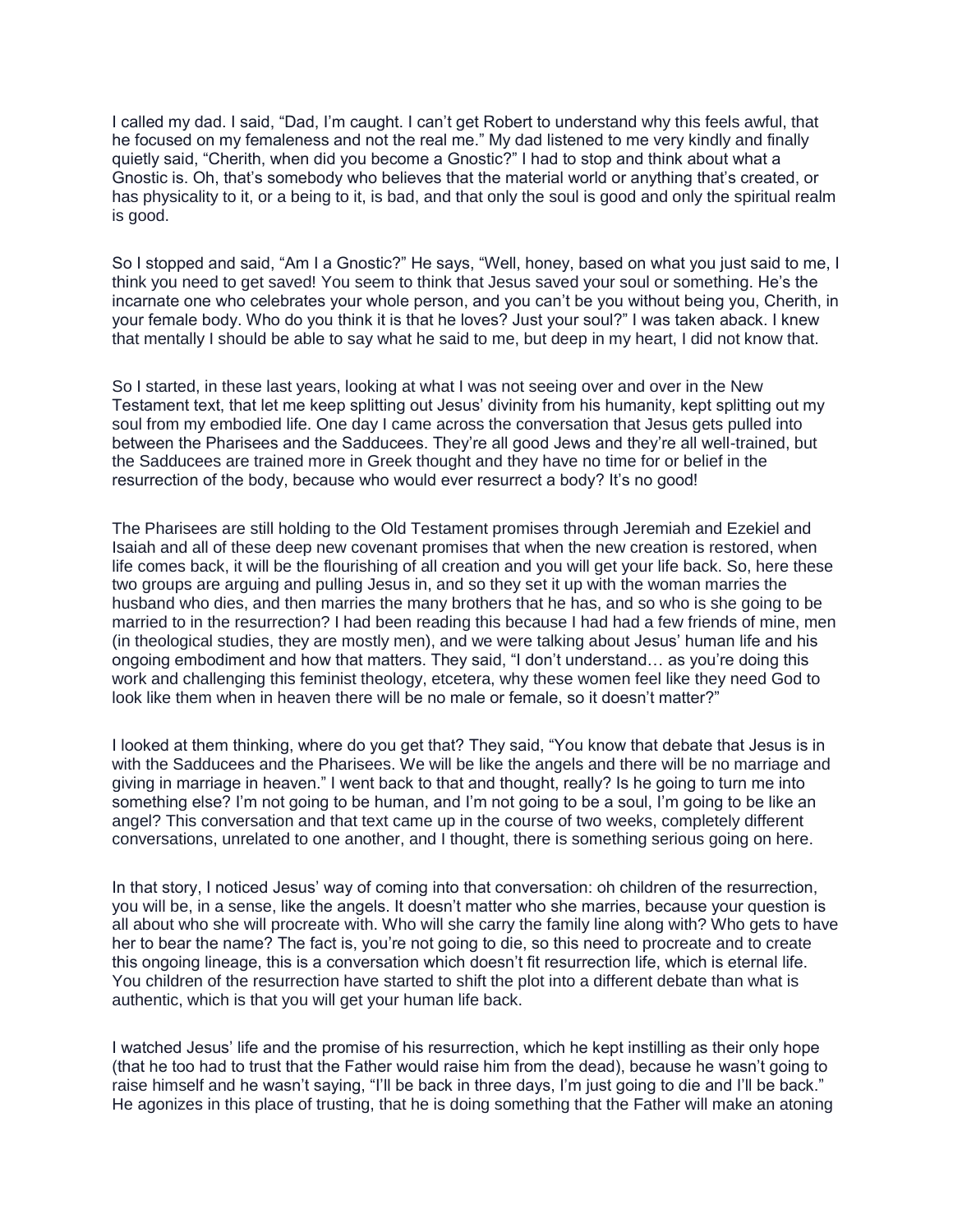eternity-changing reality and that he would, by the Spirit, bring him back to live in this whole new way that he has never died and hasn't experienced and doesn't know.

So I began then to listen and watch his 40 days of life and his insistence that his followers do not move until they too receive the Spirit, because there is no way that they are going to be able to begin to participate in the life that he has now guaranteed in his new humanity by the Spirit, in the same way that he was already beginning to enact prior to his death and resurrection, without the same Spirit that raised him from the dead. Paul uses that term over and over. Peter uses that term. John uses that term, "the Spirit who raised Jesus from the dead," and "this Jesus whom you killed, God raised him from the dead and has seated him at the right hand of the Father, and with the Father has now poured out the Holy Spirit whom you see in here."

I then started reading Acts. Every time these apostles are held before the Sanhedrin, before Roman leadership, before Hebrew (Jewish) leadership, they are professing that the one who you killed who you thought was just this carpenter from Nazareth and an imposter, was truly God incarnate, and how we know that this was God present to us and what our future looks like is that he is resurrected. He is the firstborn from among the dead. He is the firstborn of a new humanity. He is, in Paul's words, the new Adam, the progenitor of a new race of human beings that aren't broken anymore, that are restored to their beauty that God has held before the foundation of the earth and guaranteed by entering into his creation and becoming one with us and bearing that image perfectly. Not with a divine credit card. Not with access to secret God powers that make it easy for him so that his humanity isn't really something I should take seriously, but to say, "I will enter into your condition completely, Cherith. I will take on the DNA of a mom. I'll have the nose of my uncle. I'll do the family business. People will have my furniture in their house. I will have to grow up as a teenage boy and obey in terms of my budding sexuality, my awareness of other people, my obedience to my parents, my trying to hear why it is that I am not getting betrothed when everybody else is," and trying to understand his story and obey his story both as a true human, but as one who has submitted to and is listening to the Father all the time.

Something in his baptism is unique up to that mold. He is functioning and living as a young man who knows how to pray for me because he really gets my life because he had entered into any kind of experience. A lot of people push back and say, maybe he didn't do that, or maybe he wasn't this. He doesn't have to experience every single human experience in particular.

**JMF:** No human does.

**CFN:** Exactly. I haven't experienced many of those things.

**JMF:** He would be abnormal if he did.

**CFN:** Exactly. It's doing a crazy thing to his humanity, which we also do to his divinity. What we're talking about is, does he understand what it means to be tempted, to choose for himself instead of someone else? Does he understand what it means to be tempted to let someone become an object for his gratification instead to let them be a true person, a person he is for, and loves. Does he understand all the kinds of ways that my life every day is begged to question, Cherith are you going to do this out of your brokenness or are you going to do this in conformity to what God really looks like, which is what you are, an image bearer of God.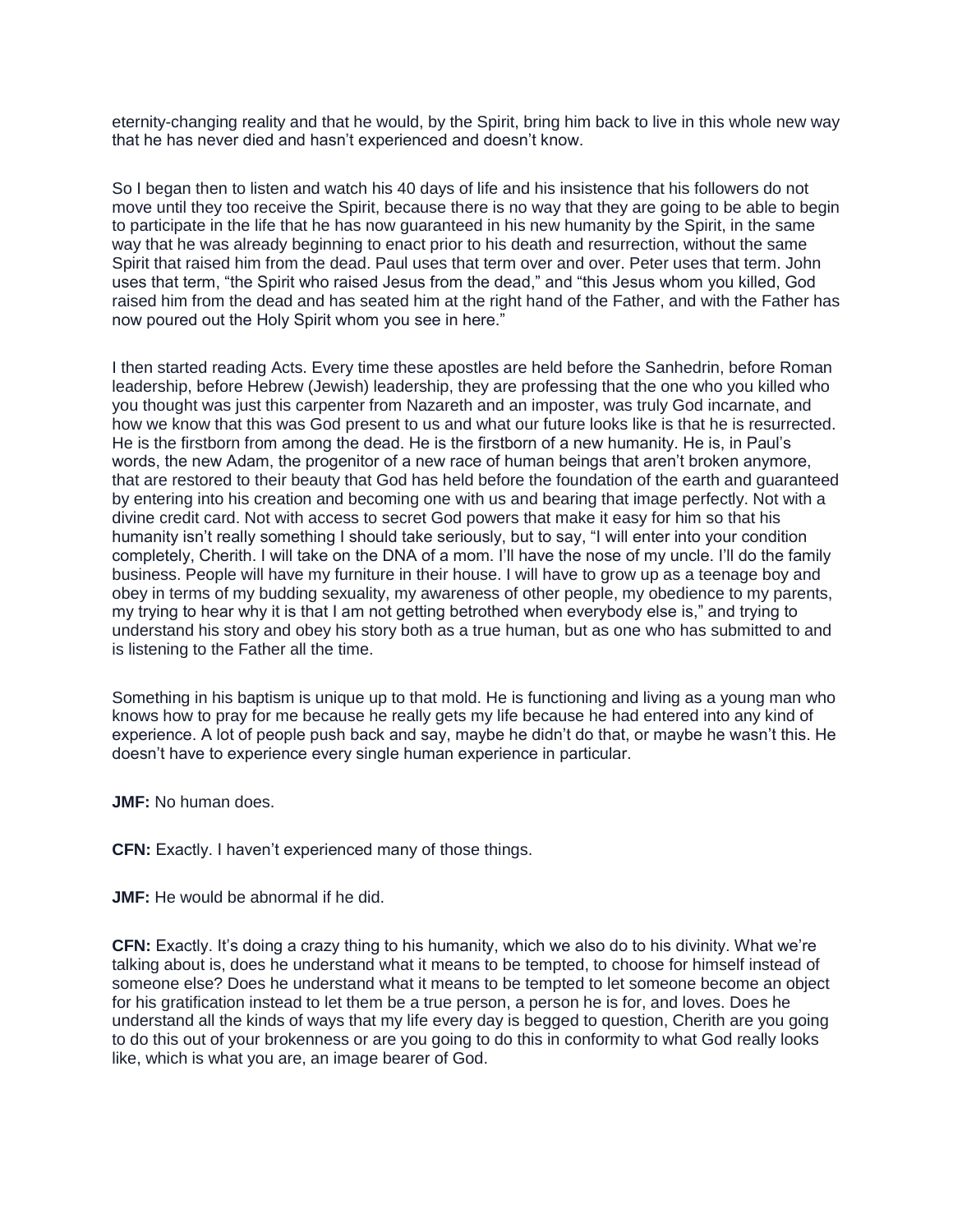I think he gets it. He says, "So you don't get off the hook and look at my life and say, 'yeah, but you were God; it was easy for you to do all that cool stuff.' I want you to see that my baptism is when the Father names me and claims me and says, 'This is my son, whom I love and in whom I am well pleased.'" But this isn't necessarily divine language that comes down and says, oh, that's the preexistent Son who came to you. That language comes way back from the Exodus. It comes from Deuteronomy. That's the language God uses whenever he names his image-bearers, whenever he calls a people for himself. He says, "You are my Israel, my true son, the one who bears my image for the world. So look like me, and love the widow and the orphan and extend yourself to the alien and be for the other who does not have anyone to be for them, because that is how I am God for you. So look like me. Listen to what I would do, and speak for me the way that I would speak, enact in power what is rightfully my power to give you because I am the Creator who can do what I would love to do for the flourishing of creation."

It is simple to isolate Moses or Jeremiah or Jesus and say, well, there is something special about them. The only special thing about Moses and Jeremiah is that, very begrudgingly, they obeyed and let the Spirit's anointing upon them free, let the Holy Spirit do what he wanted to do, to call the world to attention to Yahweh.

**JMF:** For most, in fact for everybody, we look back over our personal history, at the things we've been through and the things we do, and we wonder, how can this possibly apply to me? I agree with it in principle and I can see how this is God's will and God's purpose, and I can imagine it being theoretically possible, but it's really not talking about me. I can't identify with it because I know what I'm really like.

**CFN:** And what I'm really like is messed up and with a past that feels like it's never going to leave me, and generally feeling disempowered to change any of that.

**JMF:** Exactly. That's where most of us live.

**CFN:** I think so. The radicality of the gospel is that there is so much more – it would require that we don't change our thinking of what the gospel means, but that we just let it *take* at every conceivable level. Our salvation in Christ is not simply assent to this amazing thing that God has come and done for us that we couldn't possibly do anything about or for on our own, to make the possibility of being in a relationship with the triune God happen.

Everything that we are comes out of response to the fact that this is who God is to us. He doesn't just show up as an idea of the three Persons in one to invite us into this idea of communal love, but to say, "look, right here, in the way that God has chosen to be God, there is now a human being permanently present." So you are never without the ability to say, so what *is* my life about and where is it going? And what have you done with my past? Because the one who stands in for me is not only this perfect human who I can't relate to because he's perfect, but this human who bears the marks of a deeply broken and imperfect humanity who had entered into every kind of condition that humanity has, yet without falling and breaking in the process, without sinning into that process. His life bears the effects of being betrayed by his best friends. His life bears the effects of being isolated and alone. His life bears the effects of being unjustly and horribly, horribly executed. His life bears the effects of systemic sin, of personal sin, hitting him and influencing him all the time.

So how do I look at his life and say, "Then what is our response within the midst of sin and brokenness that shows me what a real human being looks like who doesn't live above all of that,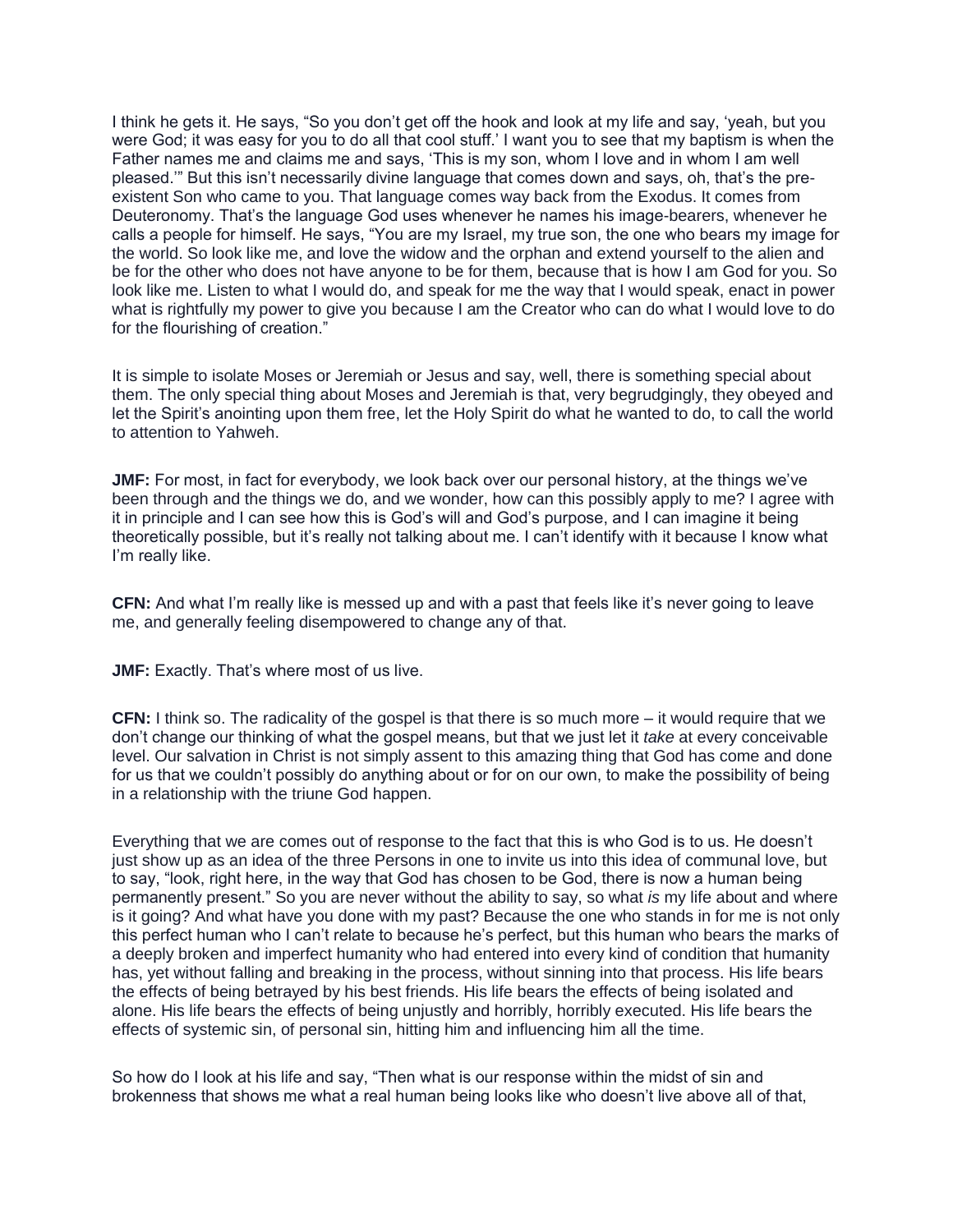who lives bombarded by and in it all the time?" He says, "Cherith, the place where you see me, who sits on the throne looking like a slain lamb, who bears the effects of the fact that I know your humanity inside and out as my own, means that there is nothing about your human life that I have not always known, and you are the one I've always loved." There isn't the, "oh, if she shapes up and follows me or just believes all that stuff and starts assenting to this right theology or something, then we love her so much better." Rather, it's "while you were a mess I came into the mess and said, she is broken and she will never get out of this by herself. But we plan to love her forever, and we plan to have her with us forever and in communion with us forever, which means that we, I, God, will have to enter into the human condition and take what belongs to her and restore it for her, and in the process restore her."

The thing that is so life-changing is to realize there is no human being that the Father, Son, and Spirit see and love apart from me, who is always the healed broken person, who is always the saved guilty person, who is always the restored alienated person, who always has the whole story held together, and the fact that the Father doesn't see me just as a before and after. He *always* sees me in the company of the Son. He always sees me with Jesus of Nazareth, Galilean Jewish male, forever as God's way of taking on humanity and keeping it, so that it doesn't dip down and go, "well now I can like you or now I can love you, or now we can relate to you."

"How could I possibly be more for you, Cherith, than to become like you, as a choice of freedom and love? And to become like you and take that into my way of being God permanently, so that you are never without somebody who is also your permanent advocate. So, you can't make me love you more, you can't make me love you less. Nothing you do, height, depth, powers, principalities, your brokenness, your horrible past, your attempts to try to be good in your own strength. Nothing can separate you from the love that has now been guaranteed to you in Christ Jesus, who holds you in that communion with the Father by the Spirit and stands as God for you, having received and accepted and loved you, and stands as the new human." He says, "Father, when you see her, see her as she will be finished. Because this is what she will look like."

**JMF:** And already do.

**CFN:** Yes. So my Christian life is, I need to get on board because the kingdom has already come.

**JMF:** The starting place is the belonging. You already belong. You always will belong, therefore....

**CM:** And out of that relationship, what does it look like to be part of bringing the kingdom on earth as it is in heaven? If the life that Jesus is living has already determined where my life is headed, it also determines who I am, because this is my identity now. So the invitation is, "Cherith, do you want to start looking like who you're going to permanently be? Do you want to start doing the stuff that looks like a restored human being?"

You can't do that by yourself. You can only do that by the power of the Third Person of the Trinity happily taking up residence in you and saying, "This has been how the story was from the beginning, is that the Ruach of the Spirit of the living God would rest upon and dwell within his imagebearer. *That* has been what we've been about. It's what Jesus' life looks like, as this anointing as the new and true image bearer, and now you, Cherith and Mike, beloved image-bearing children of the Father, who are conformed to the image of the Son, your brother and your Lord, who happens to also be the King over all kings and the one who is reigning."